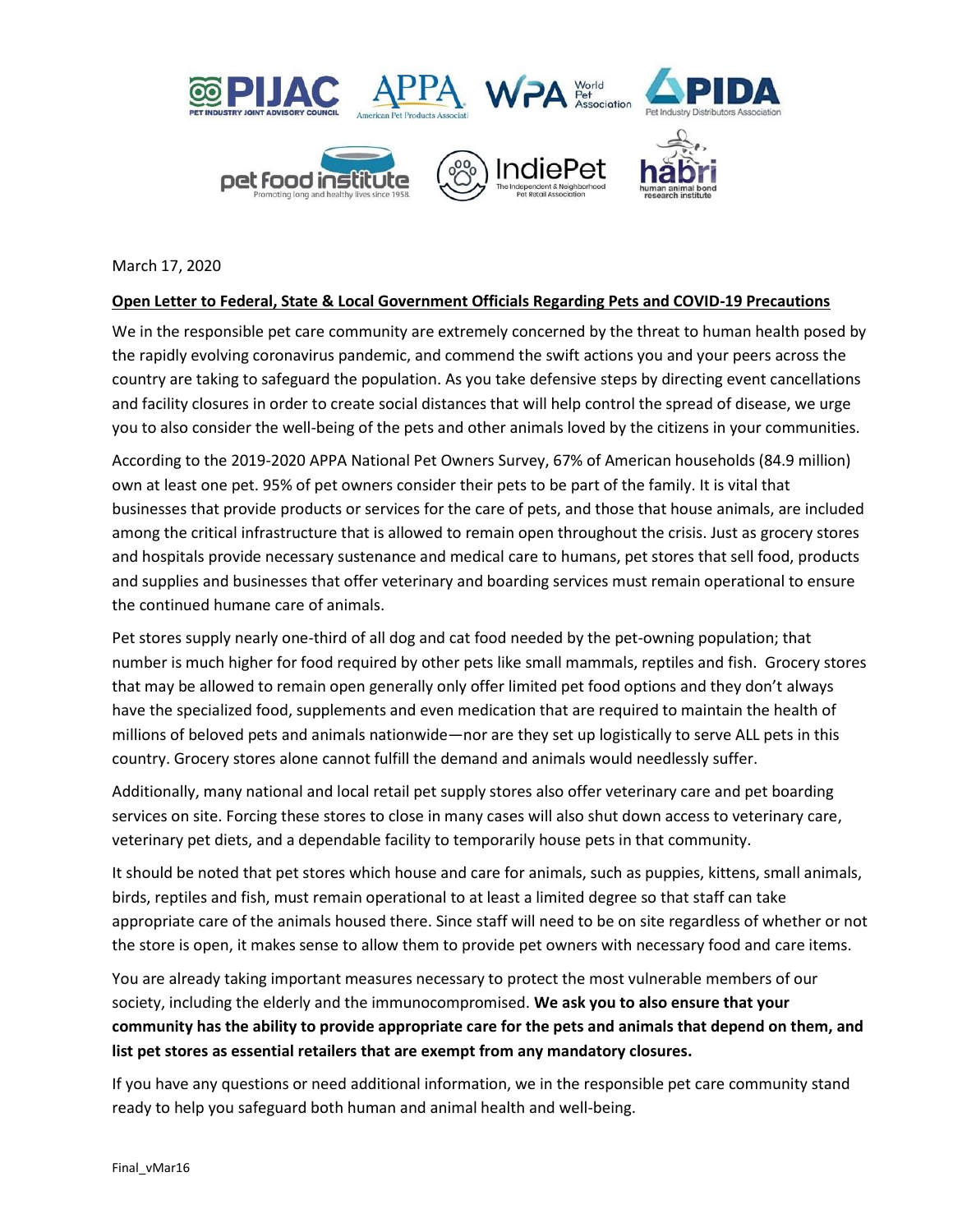Sincerely,

Mike Bober, President and CEO, Pet Industry Joint Advisory Council Dana Brooks, President and CEO, Pet Food Institute Steve Feldman, Executive Director, Human Animal Bond Research Institute Steve King, CEO, American Pet Products Association Vic Mason, President, World Pet Association Celeste Powers, President, Pet Industry Distributors Association Al Puntillo, Steering Committee Chair, Independent & Neighborhood Pet Retail Association

## National Retailer Community:

Ron Coughlin, CEO, Petco J.K. Symancyk, President & CEO, PetSmart Chris McCurdy, Interim President, PetSmart Charities Joe Watson, President and CEO, Petland Chris Rowland, CEO, Pet Supplies Plus Michael Levy, Founder and President, and Mark Witriol, Co-Owner, Pet Food Express Lars & Marisa Wulff, Co-CEO's, Mud Bay Richard Maltsbarger, President & CEO, Pet Valu & Pet Supermarket Lindsay Mutschler, CFO, Concord Pet Foods and Supplies Mike and Trish Elkind, Founders, and Carrie McDermott, CEO, PetPeople Jeff David, CEO, Independent Pet Partners Paul Allen, Founder and CEO, Woof Gang Bakery Joe Dent, President, and Monica Pitzner, Chief Marketing Officer, Three Dog Bakery Michael Seitz, CEO & Chairman, Earthwise Pet Laura Leah English, CEO & Co-Founder, Pet Planet USA Sam Bugarsky, President & CEO, Wilco Stores

Local Retailer Community and Supporters by State:

Bill & Mary Trufant, President and Operations Manager, B & B Pet Stop, Inc., Mobile, AL Carra Smith, Owner, Dog Days Bakery, Mobile, AL Kinsey Hall, Owner, Innovative Emporium, Phenix City, AL Ruth Jeffers, CEO, Jefferspet.com, Dothan, AL Daughtry Perritt, Owner, Pet Depot LLC, Florence, AL Keith Evans, Owner, Petland Montgomery, Montgomery, AL Samantha Boyle, Owner, Petland Rogers, Rogers, AR Frank Mineo, Owner, Animal Kingdom, Phoenix, AZ Becci Scott, Owner, Fetching Dog, Scottsdale, AZ Vicki Mineo, Owner, Puppies n' Love, Phoenix, AZ Wendy Sacra, International Sales Manager, VIP Products, LLC, Phoenix, AZ George Richter, Owner, Dog Dog Cat, South Lake Tahoe, CA Andrew T. Kim, Founder & CEO, healthyspot, Culver City, CA Jack Love, Co-CEO, Incredible Pets, Auburn, CA Kristin Dutton, Director of Merchandising, Kahoots Feed and Pet, Ramona, CA Mike Lemos, Owner, Lemos Feed and Pet Supply, San Luis Obispo, CA Corrie Warren, Marketing Director, Pet Depot, La Verne, CA Roman D. Versch, President, Pet Depot Veterinary Group, La Verne, CA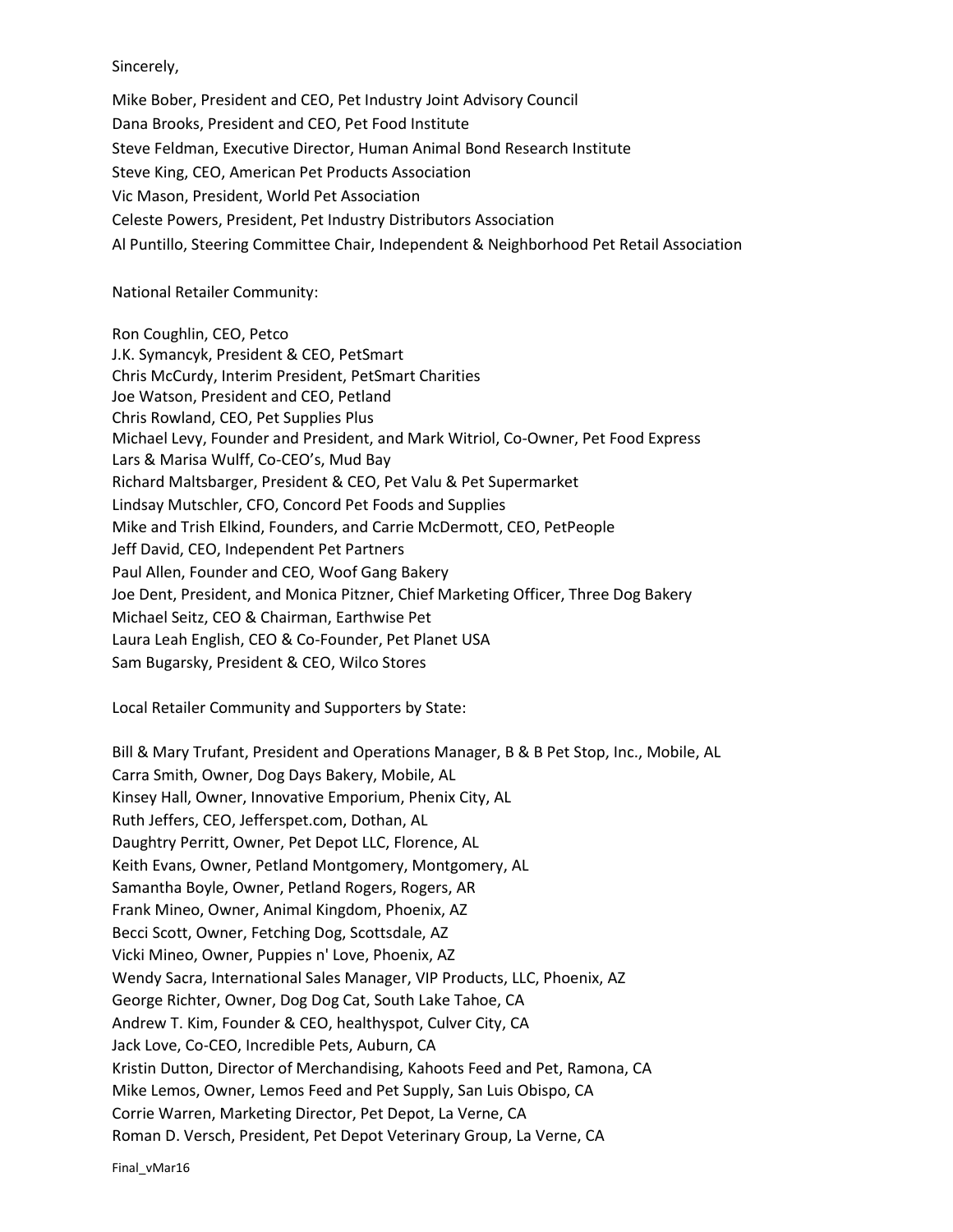Justine Kayne, Director of Operations, S&S Pet Supplies Inc., Benicia, CA Marnie Bond, Owner, Sailor & Friends Pet Supply, Ventura, CA David Sidhu, Owner, Self Serve Pet Spa (Pet Food), Bakersfield, CA Madeline Bernstein, President, Society for the Prevention of Cruelty to Animals Los Angeles, Los Angeles, CA Todd Warner, Owner, Tailwaggers Pet Food and Supplies, Los Angeles, CA Donna Kennedy Clark, Owner, The Paw Spa, Corona, CA Kim Everett, Owner, The Perfect Parrot, North Hollywood, CA Zackery Grey, CEO/Owner, The Urban Pet, Los Angeles, CA Justin & Susanna Furlone, Owners, The Wishbone Pet Company, Freedom, CA Jeff Kirby, Owner, Theresa's Country Feed and Pet, Simi Valley, CA Trevor Frampton, Owner/Business Manager, Western Farm Center, Santa Rosa, CA Shana Jackson, Owner, Allstarpets, Cañon City, CO Dale Clark, Territory Manager, Central Pet, Denver, CO Marvin Schaffer, Owner/General Manager, J & M Aquatics & Pet Center, Grand Junction, CO Dustin Haworth, Owner, Pet City, Colorado Springs, CO Rob Flanagan, CEO/President, Wag n' Wash Natural Pet Food & Grooming, Denver, CO David Hatch, Owner, Western Slope Aquatics and Pets, Grand Junction, CO Tara Fleming, Owner, AtoZ Pet Shop, Orange, CT Jared Pinsker, Chief Executive Officer and President, Best Friends Pet Hotel, Norwalk, CT Laura Reid, President, FishMart, West Haven, CT Peter Noel, President, Gentle Jungle Pet Store Inc, Meriden, CT Jennifer Scott, Owner, The Pawprint Market, Darien, CT Robin Kershner, Founder, Huxley & Kent, Washington, DC Heidi & Sean Potter, Owners, American Dog Outfitters, Key West, FL Emily Soft, Manager, Animal House Naturals, St. Petersburg, FL Audree Berg, President, Augie's Pet Supplies, Fort Lauderdale, FL Debra C. Lange, Owner, Benson's Canine Cookies, Lakeland, FL Nancy Okun, Owner, Cats n Dogs, Port Charlotte, FL Douglas Moore, Owner, Cindis Pet & Aquarium Center, Vero Beach, FL Dr. James B. Wood, Coral Sea Aquarium, West Palm Beach, FL Norman Coffman, President & Owner, Earthwise Pet Supply Naples, Naples, FL Patricia Berger, Owner, Earthwise Pet Supply Naples, Naples, FL Douglas Ward, President, Geo Global Partners (OASE Aquatics and biOrb brands), West Palm Beach, FL Michael Selk, VP of Operations and Engineering, Geo Global Partners (OASE Aquatics and biOrb brands), West Palm Beach, FL Tricia Bolds, President/CEO, Gulf Coast Pet Supplies, Inc., Sarasota, FL Kendra Conze, Owner, Health Mutt, LLC, Tampa, FL Howard Ratner, Executive Vice President, Holistic Pet Cuisine, Boca Raton, FL Alexandre Karfunkelstein Lima, Owner, Hollywood Houndz Boutique, Spa & Hotel, Lake Mary, FL Andrea Passuello de Freitas, Owner/Manager, Le Pup Pet Supplies and Grooming, Clermont, FL Patrick McGinnis, CEO, Leo & Lucky's, Parrish, FL Cindy Rein, Owner, Luke's Natural Pet Market, Coral Springs, FL William Rein, Owner, Luke's Natural Pet Market, Coral Springs, FL Alan Garson, Palm Beach Puppies, Boca Raton, FL Caroline Clore, President, Paws on the Avenue, Lake Worth Beach, FL Joanne Olsen, Owner, Pawty Express, Cape Coral, FL Holly Elassaad, Owner, Pet Nation, Navarre, FL Stephen Benecke, Owner, Petland Bradenton, Bradenton, FL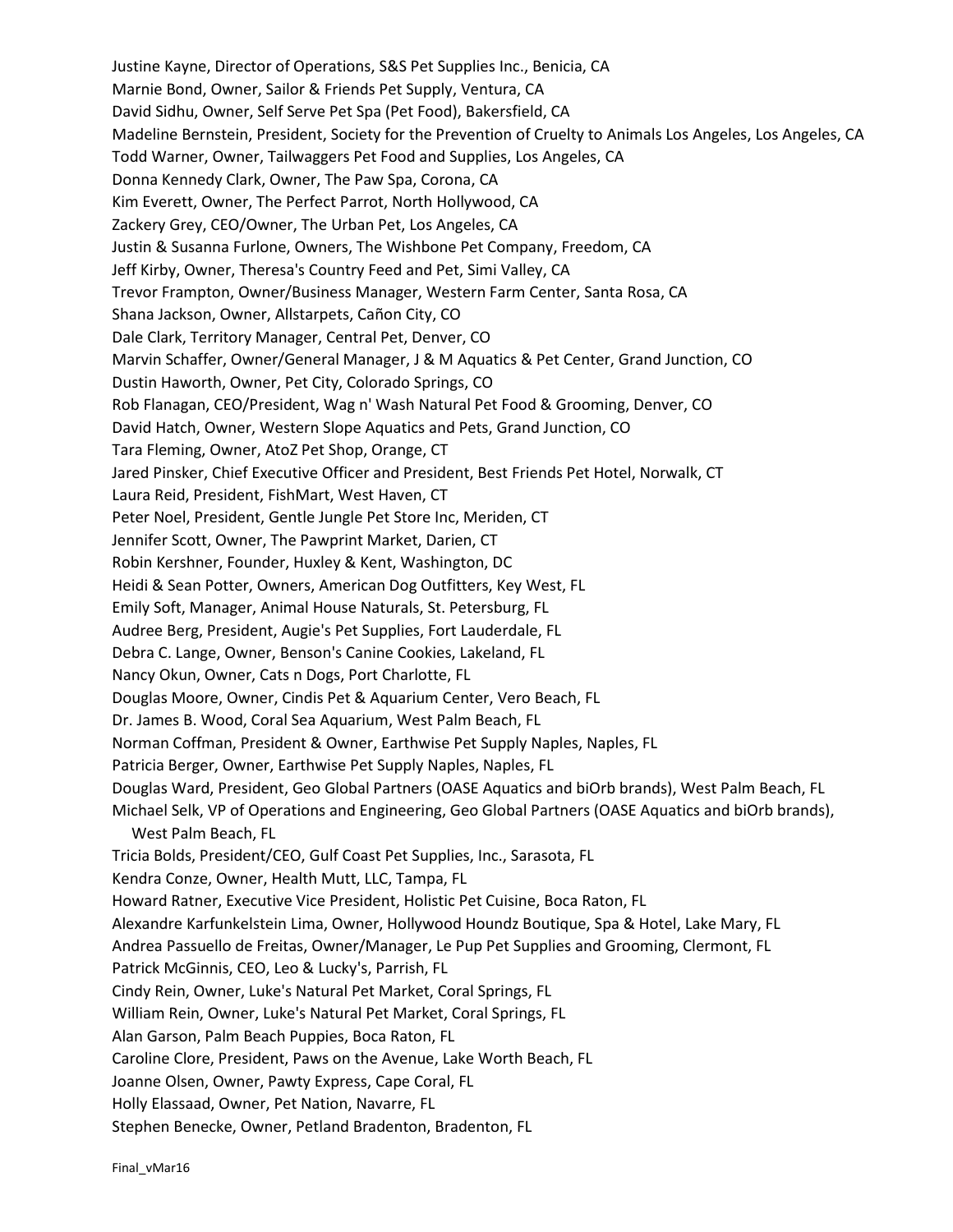Luis Marquez, President/Owner, Petland Davie, Petland Largo, Petland Miami, Petland Naples, Petland Pembroke Pines, Petland Plantation, FL Geoff & Kelli Daniels, Owner, Petland Jacksonville, Jacksonville, FL Brad Parker, Owner, Petland Sarasota, Sarasota, FL Adrian Archie, Owner, petNmind, Coconut Creek, FL Maura Zuniga, Sales Representative, Southeast Pet, Boca Raton, FL Paul Lewis, Owner, The Green K9, Mount Dora, FL Ben & Lisa Prakobkit, Owners, The Modern Paws, Tampa, FL Heidi McAllister, The New York Groomer, Sarasota, FL Jennifer Fadal, Founder/Owner, Wag the Dog Incorporated, Tampa, FL Tammy MacDonald, President/Owner, Wags and Purrs Specialty Pantry, Melbourne, FL Dottie DeCarlo, Owner, Woof Gang Bakery - Lakewood Ranch, Lakewood Ranch, FL Toni Hauck, Owner, Woof Gang Bakery and Grooming Dr. Phillips, Orlando, FL Pam Lusczakoski, Owner, Woof Gang Bakery and Grooming Dr. Phillips, Orlando, FL Mary Hardin, Woof Gang Bakery Fleming Island, Fleming Island, FL Elizabeth Oberdick, Owner, Woof Gang Bakery SoDo, Orlando, FL Galen Gritzer, Owner, Woof Gang Bakery SoDo, Orlando, FL Peggy Williams, Owner, Backyard Pet Boutique, Rome, GA Joann Schwartz, Owner, Bark & Lounge Doggy Day Care & Boarding, Atlanta, GA Darla Spinnato, Owner, Camp Bow Wow Alpharetta, Alpharetta, GA Gwen Sparling, Owner, Camp Kitty, Decatur, GA Peter Grossman, Managing Member/Owner, Camp Woof Companies, Norcross, GA Renee Palmer, Founder, CEO, CityDog Market, Atlanta, GA Mecca Fox, Owner, Diggin' It, Rome, GA Toni Barry, Highland Pet Supply, Atlanta, GA Ian Awbrey, Highland Pet Supply, Atlanta, GA Richard and Edgardo Lott, Owners, Pause 4 Paws Pet Grooming and Hotel, Douglasville, GA Brad Parker, Owner, Petland Kennesaw, Kennesaw, GA Kristen Parker, Owner, Petland Mall of Georgia, Buford, GA Monte Brokate, Owner/Franchisee, Petland of Dalton & Petland of Rome, GA Tim Green, Owner, Sandy Pawz, Brunswick, GA Jean Yacobellis, Partner, South Paw Natural Pets LLC, Ellijay, GA S. Maria Hannah, Owner, The Clean Dog, Inc., Atlanta, GA David and Marilyn Crabb, Owners, The Stock Market, Conyers, GA Eileen Kelly, Owner, The Whole Dog Market, Atlanta, GA Jean Finney, Owner, The Whole Dog Market, Atlanta, GA Kelley Wharton, Owner, Three Dog Bakery Grayson, Grayson, GA Judy Erlichman, Owner, Wags to Whiskers, LLC, Peachtree City, GA Carol Young, Owner, Wags to Whiskers, LLC, Peachtree City, GA Ron & Wendy Solsrud, Owners, Petland Iowa City, Iowa City, IA Michael & Barbara Morris, President and Co-Owner, Treats on a Leash LLC, Ames, IA John M. Hatcher, President, EzyDog, LLC, Sandpoint, ID Kayla Kerr, Owner, Puppyland, Meridian, ID Leslie Corral, 4 Legs Pet, Chicago, IL Krysta Fox, Owner, Bruce & Willy's Natural Pet Source, Geneva, IL Jeff DiRe, Owner, Bruce & Willy's Natural Pet Source, Geneva, IL Mark and Caroline Janczak, President and Secretary, Critters Pet Shop Inc., South Elgin, IL Beth Staley, Owner, Happy Dog Barkery, Downers Grove, IL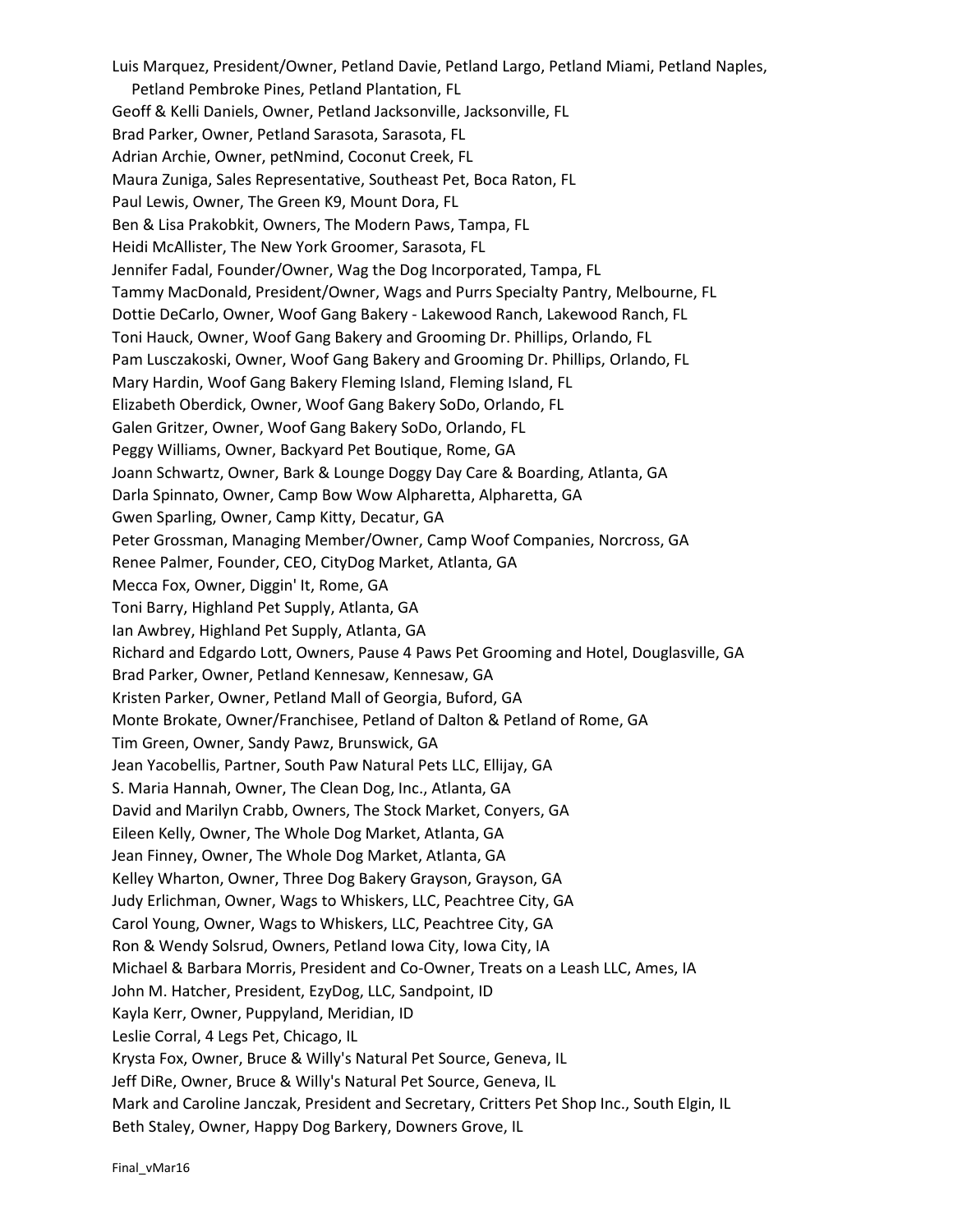James Horne, Co-Owner, Jameson Loves Danger, Chicago, IL Gracie Whalen, Co-Owner, Jameson Loves Danger, Chicago, IL Liz Varela, Owner, Liz's Pet Shop, Chicago, IL Angie DeMars, Owner, Noah's Ark Pet Supply, Winnetka, IL Douglas E. Gronowski, Owner, Orland Park Boarding Kennel & Natural Pet Food Center, Orland Park, IL Jim Sparks, Owner, Park Pet Shop Inc., Chicago, IL Jody Meerdink, Owner/President, Paw Lickin' Good Treats, Sycamore, IL Candace D'Agnolo, Founder & CEO, Pet Boss Nation, Chicago, IL Carl Swanson, Owner, Petland Chicago Ridge, Petland Naperville and Petland Rockford, IL Adam Berger, Owner, Petland Round Lake Beach, Round Lake Beach, IL Sophie Phillips, Owner, Sprocket & Stone, Chicago, IL Phillip Emigh, Owner, Tails in the City, Chicago, IL Bruce Haas, Owner, Tails in the City, Chicago, IL Madeline Rannin, Owner, The Groom Wizard, Yorkville, IL Taylor Gonzalez, Owner, Three Tails Parlor and Pantry, Columbia, IL Renee Gonzalez, Owner, Three Tails Parlor and Pantry Waterloo, Waterloo, IL AdreAnne & Andy Tesene, Owners, Two Bostons, Naperville, Wheaton, Burr Ridge and Geneva, IL Matt Smallheer, President, Tye-Dyed Iguana, Fairview Heights, IL Janelle Pitula, Owner, Wags to Whiskers, Plainfield, IL Brandi Calvert, Physical Therapist Assistant and Certified Dog Trainer, Wags to Whiskers, Plainfield, IL Brad Cantwell, President, MidWest Homes for Pets, Muncie, IN Cindy Dunston Quirk, Founder and Chief Dog Lover, Scout & Zoe's, Anderson, IN Samantha Youngblood, Owner, Youngblood's Natural Animal Care Center & Massage Therapy, Greenfield, IN Debra Manfield, Owner, Four Paws Pantry & Spa, Olathe, KS Jennifer Thomas, Owner, Lucky Dog Outfitters and Pet Supply, Lawrence, KS Staci Williams, Owner, Petland Topeka, Topeka, KS Rebecca Hertel, Owner, Petland West Wichita, West Wichita, KS Jeannette Remington, Owner, Woof Gang Bakery & Grooming - Iron Horse, Leawood, KS Kelly Robbins, Owner and Daily Operator, Woof Gang Bakery & Grooming Overland Park, Overland Park, KS Amanda Pokorny, Owner, Woof Gang Bakery and Grooming Wichita, Wichita, KS Brannon Dixon, CEO, Feeders Supply/ Chow Hound Pet Supplies, Louisville, KY Leslie Stewart, Owner, Southern Barker, Lexington and Louisville, KY Robert Schenk, Owner, Animal Instincts Aquarium & Pet Center, Fall River, MA Nicoll Vincent, Owner, For K-9s & Felines, LLC, Westfield, MA Rob Mellace, Owner, Healthy Pet, Peabody, MA Michelle Wang, Owner/LLC Member, It's a Pet's World, Weymouth, MA Stephen Varner, Owner, Maggie's Foods for Pets, West Boylston, MA Andrew Gaouette, Owner, Mutt Waggin' Pet Supplies, Medfield, MA Michael & Nancy Maida, Owners, Pawsh Dog Boutique, Boston, MA Rob Mellace, Owner, Pet Express, Lynn and Braintree, MA Lucia Mellace-Castle, Owner, Pet Express, Danvers, MA John Mellace, Owner, Pet Express, Saugus, MA Yolanda DeGaetano, Owner, PT Pet Supply Inc., Webster, MA Carlos Munoz, President, The Perfect Puppy, Plainville, MA Tiffany Lynn Higgins, Owner, The Spa at Tiffany's Pet Grooming & Boutique, Hinsdale, MA Sarah Schermerhorn, Owner, Wagalicious Walks, LLC, Framingham, MA Gregory Riley, Wagging Tails at Heritage Farm, Easthampton, MA Christine Pratt, Wagging Tails Pet Resort, Inc., Hadley, MA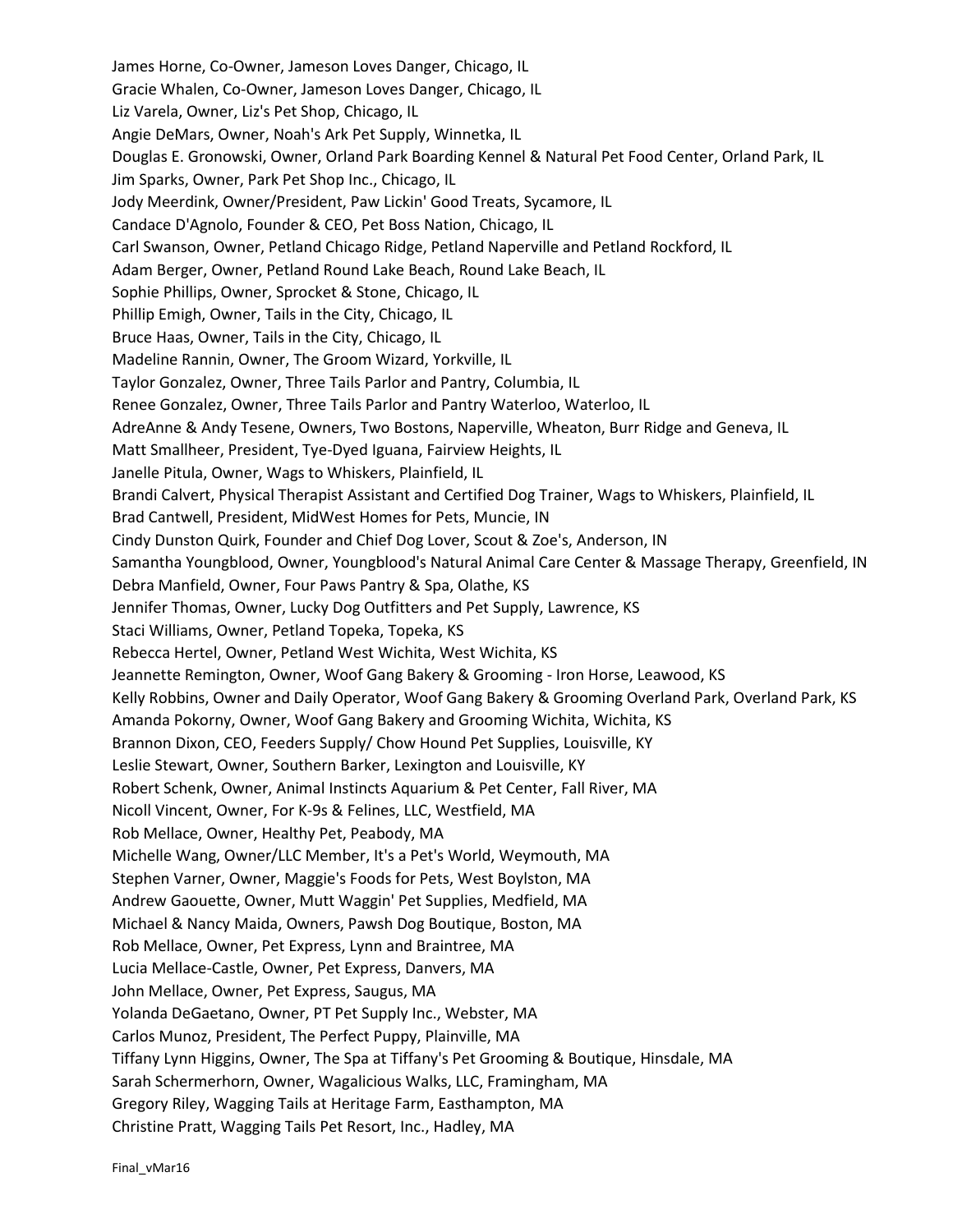Mitch Thomson, Just Puppies, Inc., Rockville, MD Jeanea Thomson, Just Puppies, Inc., Towson, MD Mike Dagne, President, Pet Palette Distribution, Sykesville, MD Susanna Brennan, Owner, Scratch and Sniff Pet Supplies, Phoenix, MD Helen Bennett, Owner, The Grooming Place Pet Shop, Chester, MD Joseph W. Wagner, Jr., Owner, Today's Pet, Inc., Elkridge, MD Ann Peterson, Owner, Ann-imals Pet Supply Store, York, ME Heidi V. Neal, Owner, Loyal Biscuit Company, Rockland, ME Bill Backus, President, A&M Aquatics, Lansing, MI Mark P. Marquardt, Owner, Joey's Pet Outfitters, Williamston, MI Joel DeBruin, CEO, John A VanDenBosch Co., Holland, MI Joshua Willard, Owner, Josh's Frogs, Owosso, MI Gary Albert, Owner, Ruff Life Pet Outfitters, Petosky, MI John Stottele, LLC Member/Owner, The Family Puppy, Troy, Novi and Flint, MI Jill Tack, Owner, The Pet Beastro, Madison Heights, MI Mark DiMatteo, Owner, The Urban Dog, Rochester Hills, MI Kristin Smith, Owner, Four Paws and a Tail, Blaine, MN Michelle Lynn Nelson, Owner, The Pet Authority, Albert Lea and Austin, MN Patrick Baker, Owner, Unleashed Animal Care, Shakopee, MN Ashley Corbin, Owner, Unleashed Animal Care, Shakopee, MN Jill Allen, Owner/Operator, Bark 2 Basics LLC, O'Fallon, MO Christine Mason, Owner/Operator, Bark 2 Basics LLC, O'Fallon, MO Stacy Busch-Heisserer, Owner, Busch Pet Products, Cape Girardeau, MO Jeffrey Jensen, Co-Owner, Four Muddy Paws - The Healthy Pet Market, St. Louis, MO Doug Pasternack, Franchisee, Petland Blue Springs and Petland North Kansas City, MO Ryan Boyle, Owner, Petland Joplin, Joplin, MO Thomas Killmade, Owner, Petland St. Louis, Saint Louis, MO Chris Fleming, Owner, Pinnacle Pet, Neosho, MO Kelli and Jeff Starkweather, Member/Owners, Posh Dogs Boutique, Joplin, MO Chase Pierce, Owner, Tailwaggers Montana, Whitefish, MT Heather Persinger, Owner/General Manager, Aristopets Pet Food & Supplies, Lewisville, NC Phil Ray, Owner/President, Best 4K9, Greensboro, Oak Ridge and Winston-Salem, NC Tammy S. Pehler-Johnson, Co-Owner, Cared for Canine and Cat, Southern Pines, NC Vanessa Davis, Founder/CEO, Dirty Dogs Spa, Raleigh, NC Heather McClain-Howell, Owner/Operator, Fit for a Pit, Kinston, NC Kimberly Aspenleiter, Moore Equine Feed & Supply, Southern Pines, NC Erika Siegel, Owner, My Best Friend's Barkery, Banner Elk, NC Annette Jones, Owner, Paws & Purrs Barkery & Boutique, Rutherfordton, NC Scott Wildman, Vice President, Pawsitively Pampered Pets, Huntersville, NC Todd Shelton, CEO, Phillips Pet Food & Supplies, Charlotte, NC Laura Backus, Owner, Purrfect Bark, Columbus, NC Ann Marie Sindt, Franchise Owner, Woof Gang Bakery & Grooming - Biltmore Park Town Square, Asheville, NC Joseph Colucci, Co-Founder/Vice President, ZoomyDogs Incorporated, Durham, NC Bill Girard, Owner, Canine Cupboard LLC, Portsmouth, NH Benjamin Mayes, General Manager, Claremont Pet & Aquarium Center, Lebanon Pet & Aquarium Center and Steve's Pet Shoppe, Lebanon, NH Curt Jacques, President, West Lebanon Feed & Supply, West Lebanon, NH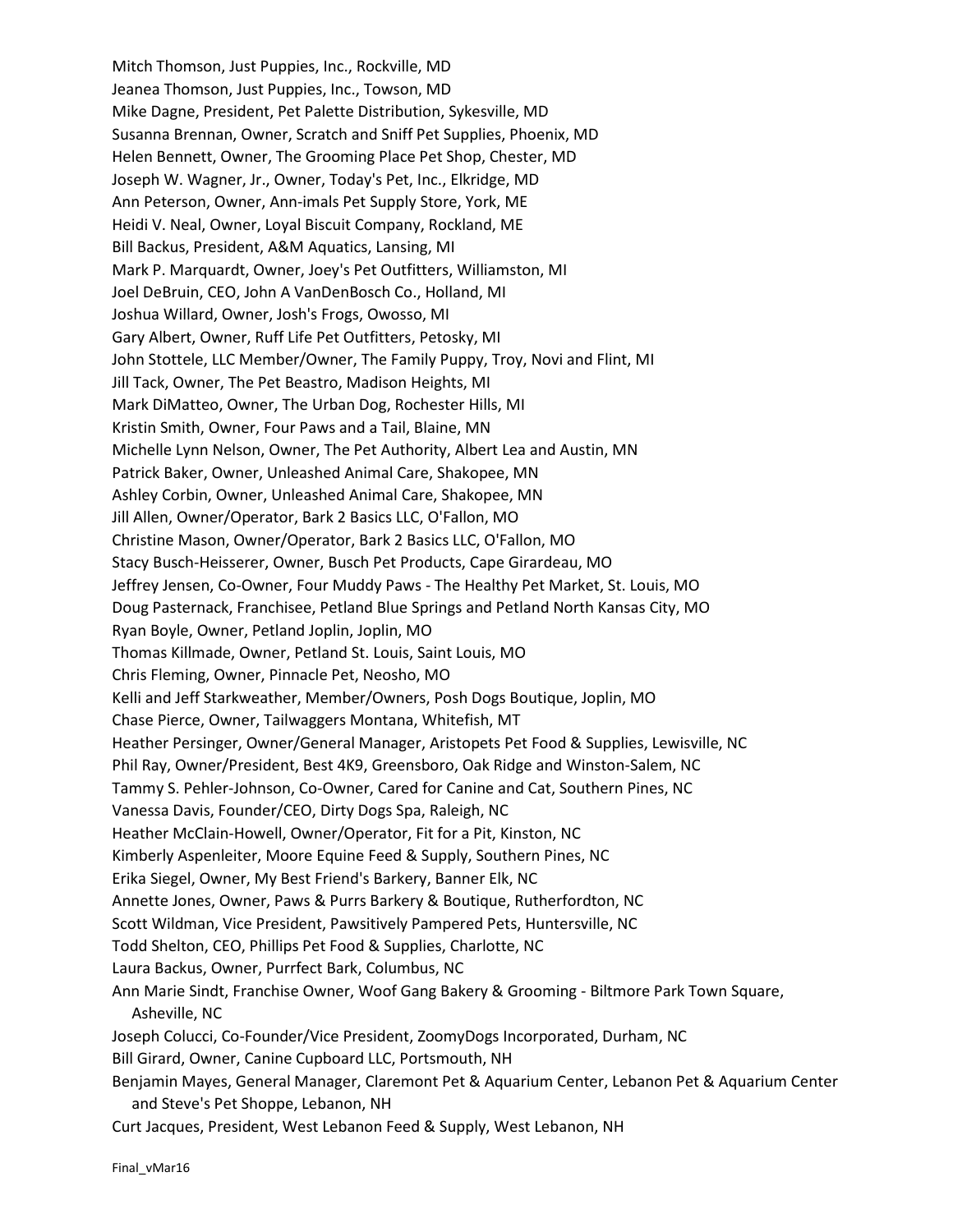Lacie Hyde, Owner, Bark Avenue Puppies, Red Bank, NJ William Chappell, President, Bill's Wonderland of Pets, Magnolia, NJ Claudia and Roy Loomis, Owners, Cherrybrook Premium Pet Supplies, Phillipsburg, NJ Teresa & George Davenport, Owner, Earthwise Pet Supply & Grooming, Turnersville, NJ Yoly Parra, Owner, Fashionable Pets, Paramus, NJ Cindy Knowles, Co-Owner, Furrylicious, Whitehouse Station, NJ Stephanie Earl, Co-Owner, Furrylicious, Whitehouse Station, NJ Damon Yoon, General Manager, Ny Puppy Club, Edgewater, NJ Jonathan Dubreuil, Owner, Shake a Paw, Green Brook, NJ Jeff Morton, Owner, Shake a Paw, Union, NJ Dana West, The Pet Shoppe, Middletown, NJ Susana Vasquez, Owner, Pet Food Gone Wild Inc., Rio Rancho, NM Paul Tomas, Puppy Boutique Las Vegas, Las Vegas, NV Christie McLean, Local Owner, Wag n' Wash, Las Vegas, NV Chin Li Kuok, Owner, Woof Gang Bakery and Grooming Las Vegas, Las Vegas, NV Richard Hansen, Owner, Woof Gang Bakery and Grooming Las Vegas, Las Vegas, NV Cynthia Daluise, Owner, Arcadia Pets, Staten Island, NY Jasmine Ward, Owner, Bark & Purr Yonkers, Yonkers, NY David Jacoby, Owner, Citipups Chelsea, New York, NY Holly Hemingway, Owner, Citipups Village, New York, NY Carla & Dave DellaContrada, Owners, Mother Nature Pet Supply, Manlius, NY Margo Tortorelis, Owner, My Natural Pet, Brooklyn, NY Billy Shinn, CEO/Owner, NY Puppy Club, Flushing, NY Howard Lee, General Manager, NY Puppy Club, Flushing, NY Judy Wong, Owner/President, Paws in Paradise NYC, Brooklyn, NY Douglas Staley, Owner, Pet Palace of New City, New City, NY Adam Jacobson, Executive Vice President, Pet Pantry Warehouse, Rye, NY Jim Seidewand, President, Pet World & Aqua Shoppe, Rochester, NY Boris Zekster, Puppy City, Brookly and Ozone Park, NY Diana Rodriguez, Assistant Manager, Releash NYC, New York, NY Marc Jacobs, Shake a Paw, Lynbrook, NY Sophia Alexopolous, The Pet Market 72, The Pet Market 57 and The Pet Market Broadway, New York, NY Joseph Manzi, President, Total Pet Care, Holbrook, NY Ann McClain, President, Treats Unleashed, Amherst, NY Jessica MacDonald, Owner, USA Dog Shop, Tuxedo Park, NY Allen Alagna Manello, Owner, USA Dog Shop, Tuxedo Park, NY Judith Lonergan, Owner, Wagging It in the ADK, Old Forge, NY Daryl Meyerrenke, Owner, Anderson Township Family Pet Center, Cincinnati, OH Ron Keller, Owner, Captivating Canines, Westerville, OH Mike Gonidakis, President, Citizens for Responsible Pet Ownership (CRPO), Dublin, OH Susan Hall, Owner, Cornerstone Critters, Bryan, OH Evan Nieto, Owner, Dot's Pet Center, Lima, OH Daniel S. Woods, Owner/President, EarthWise Pet Supply, Cincinnati, OH Joe Sanfillipo III, Owner, Pet Wants - Cincy West, Cincinnati, OH Scott Hoots, President, Pet Wants Franchise System, LLC, Cincinnati, OH Rachel Steinman, Owner, Pet Wants Hamilton, Hamilton, OH Christopher Miller, Owner, Pet Wants Hamilton, Hamilton, OH Christina Wood, General Manager, Petland Pickerington, Pickerington, OH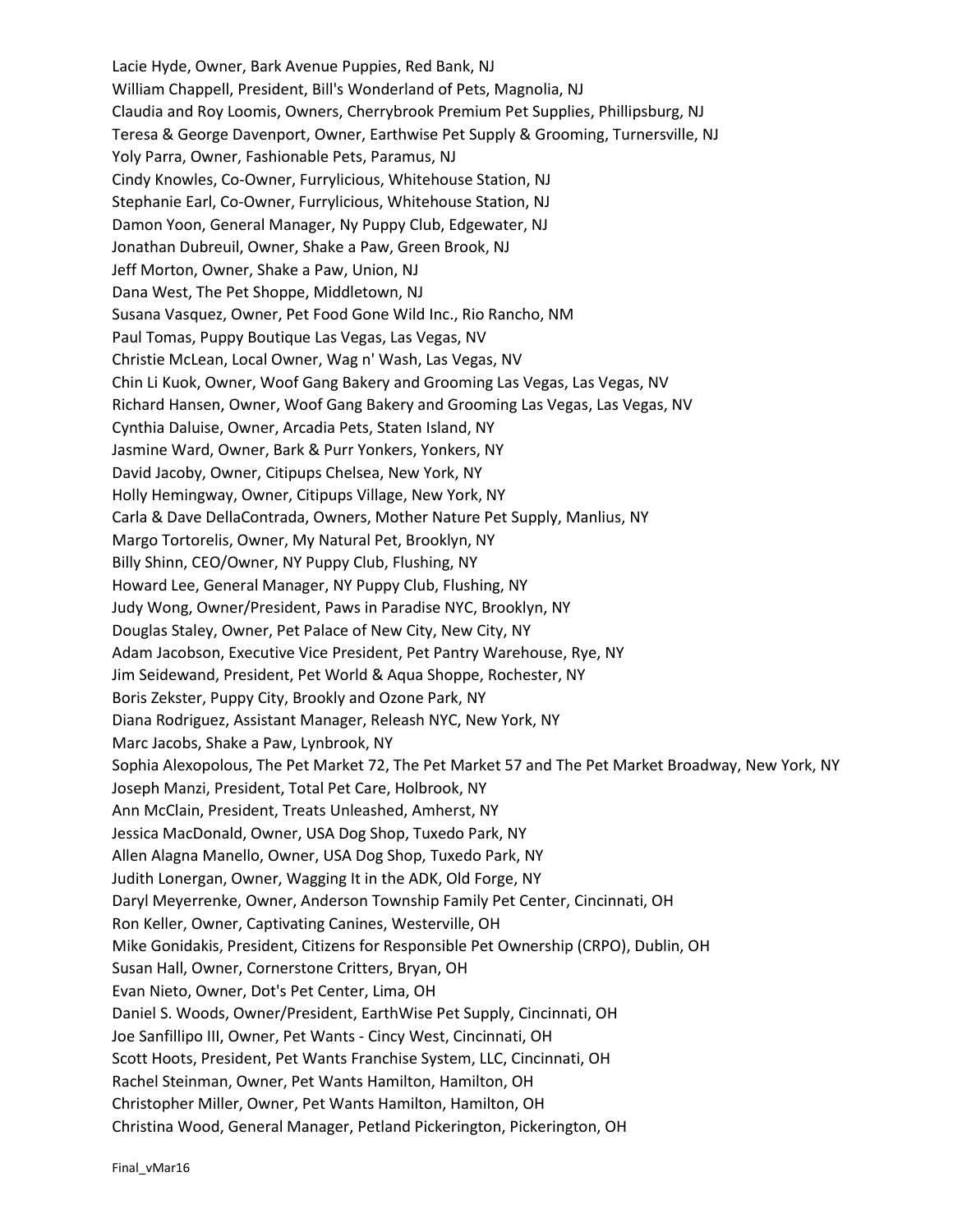Keith and Emily Ellsworth, Owners, Pure Pet LLC, Salem, OH John Mack, President/CEO, Reptiles by Mack, Xenia, OH Erin Steidel, Owner, Three Dog Bakery Cleveland, Cleveland, OH Brent Clark, Owner/President, A1 Pet Emporium, Oklahoma City, OK Buzz Wheeler, CEO/Owner, Coastal Farm & Home Supply, Albany, OR Jennifer Flanagan, Owner/President, Nature's Pet Market Sherwood, Sherwood, OR Matthew Flanagan, Owner/Secretary, Nature's Pet Market Wilsonville, Wilsonville, OR Jody Maddox, President, Wags! Dog Emporium, Eugene, OR Rod Vahle, President, Accent on Animals, Philadelphia, PA Joe Doto, President, Bradley Caldwell Inc., Hazleton, PA Tami Haines, Owner, Doglicious Spa & Wellness Center, Hummelstown, PA Brian Batten, President, Fins and Feathers Inc., Honesdale, PA Barb Emmett, President/Owner, Godfrey's - Welcome to Dogdom LLC, Mohnton, PA Tim and Stephanie Raubenstine, Owners, Nature's Pet Place, Hanover, PA Heather Blum, Owner, Petagogy, Pittsburgh, PA Ben Huber, Owner, Petagogy, Pittsburgh, PA Elsie Lampl, Owner, Petagogy, Pittsburgh, PA Allison Stetz, Owner, Petagogy, Pittsburgh, PA Cole Wolfson, Owner, Petagogy, Pittsburgh, PA Mark Arabia, Owner, Pets Plus Natural, Lansdale, PA Lisa Kirschner, President/Owner, Sit, Stay N' Play, Stroudsburg, PA Jerry Fleming, Owner, Yuppy Puppy, Stroudsburg, PA Brian Zeigler, Vice President, Zeigler's Distributor Inc., Lebanon, PA Johnna Devereaux, Owner, Fetch RI, Richmond, RI Michael Baker, President & CEO, Pet Food Experts and Rumford Pet Express, Pawtucket, RI Carlos Munoz, President, The Perfect Puppy, North Scituate and West Warwick, RI Timothy N. Tuck, Owner, Earthwise Pet Supply Greenville/Simpsonville, Simpsonville, SC Kaye Massie, Owner, Irmo Pet Retreat, Columbia, SC Robin Snelgrove, Owner, Paisley Paw Pet Boutique, Spartanburg, SC Lamar Parker, Owner, Petland Summerville, Summerville, SC Christine Rokey, Owner, Treat Your Pet SC, LLC, Myrtle Beach, SC Marcus & Angela Castro, Owners, Woof Gang Bakery Charleston, Charleston, SC Nicole Olesen, Owner, Woofs & Waves, Sioux Falls, SD Melissa Sturm, Owner, Agri Feed Pet Supply Company, Knoxville, TN Robert & Courtney Poore, Owners, Nooga Paws, Chattanooga, TN Lana K. Melton, Owner, Oak Ridge Feed and The Grooming Room, Oak Ridge, TN Elaina A. Pate, Manager, Oak Ridge Feed and The Grooming Room, Oak Ridge, TN Linda Burnsed, Owner, The Farm at Natchez Trace, Franklin, TN Cogie Smeeton, General Manager, The Farm at Natchez Trace, Franklin, TN Glee Thacker, Owner, Very Important Pets, Adamsville, TN Ginger Axley, Owner/Manager, Wagg-n-Purr Retreat, Athens, TN Mike Cohn, Owner, Bird Dog & Cat Fish, Spring Branch, TX Diana Farrar, Owner, Fifi & Fidos Pet Boutique & Holistic Nutrition Center, San Antonio, TX Trace Menchaca, Owner, Flying M Feed & Pet Grocery, Houston, TX Michael Thompson, Owner, Kai Aquatics, North Richland Hills, TX Patricia Carter, Owner, Patti's Pet Depot, Houston, TX Joshua Nie, General Manager, Petland Frisco, Frisco, TX Jake Patel, Owner, Petland Frisco, Frisco, TX